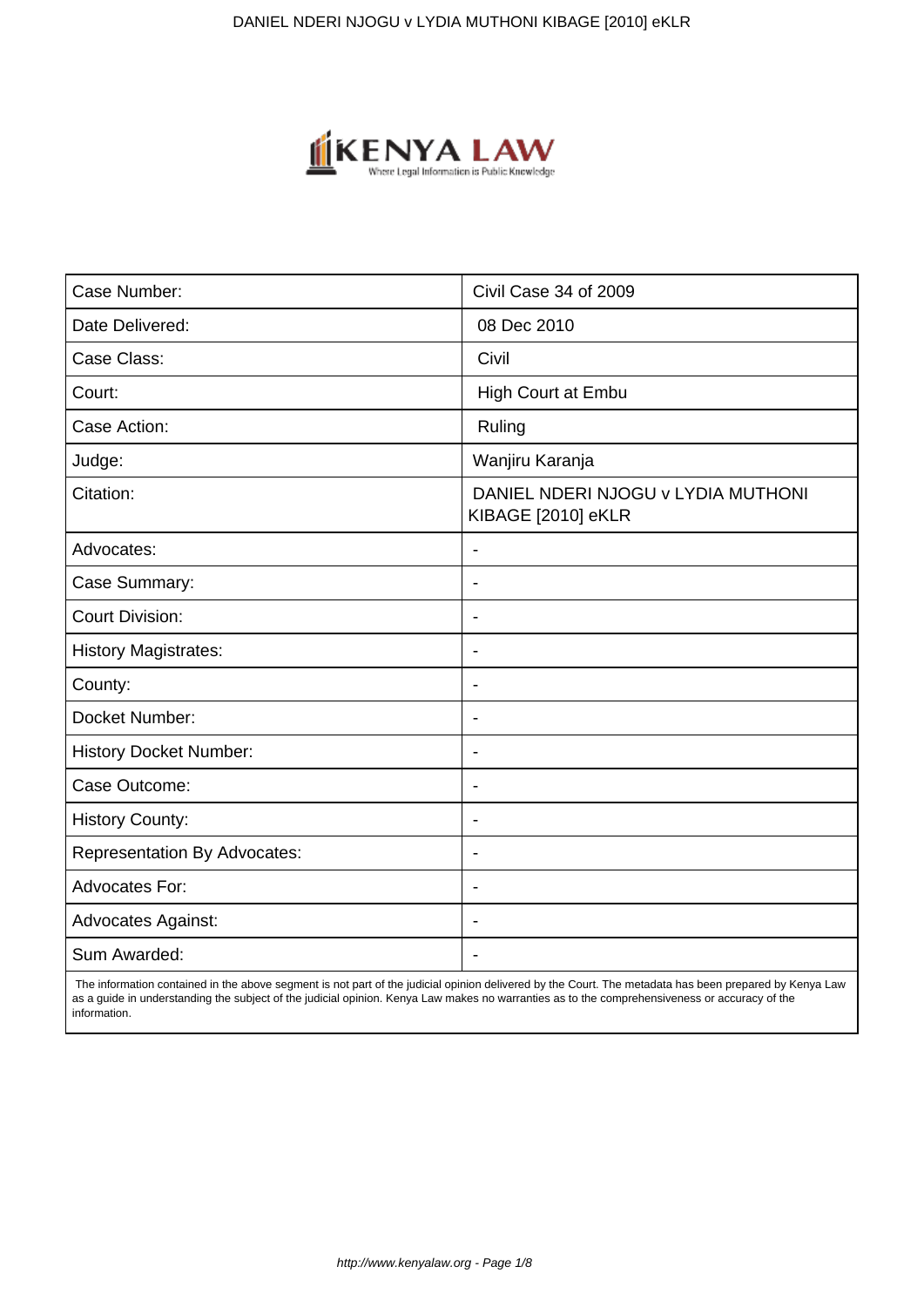DANIEL NDERI NJOGU v LYDIA MUTHONI KIBAGE [2010] eKLR

## **REPUBLIC OF KENYA**

# **IN THE HIGH COURT OF KENYA**

# **AT EMBU**

## **CIVIL CASE NO. 34 OF 2009**

**DANIEL NDERI NJOGU………………................................................................................................................... ........................……...……………PLAINTIFF**

## **VERSUS**

**LYDIA MUTHONI KIBAGE…....……………...................................................................................................... ...................………....DEFENDANT**

## **R U L I N G**

 The Applicant herein was granted leave to file his application for contempt of court against the respondent on 8.07.2010. He filed the application on 30.09.2010 seeking the following orders:-

**1. That the court be pleased to order Lydia Muthoni Kabage the defendant in this case as well as her children Wairimu Kabage and Gachoki Kibage to be detained in prison for such a term not exceeding six months for their disobedience of the order of the court granted on the 12th May, 2010.**

**2. That in the alternative to prayer 2 hereof, and with respect to the defendant, the Honourable court be pleased to order the property of Lydia Muthoni Kibage, be it household,**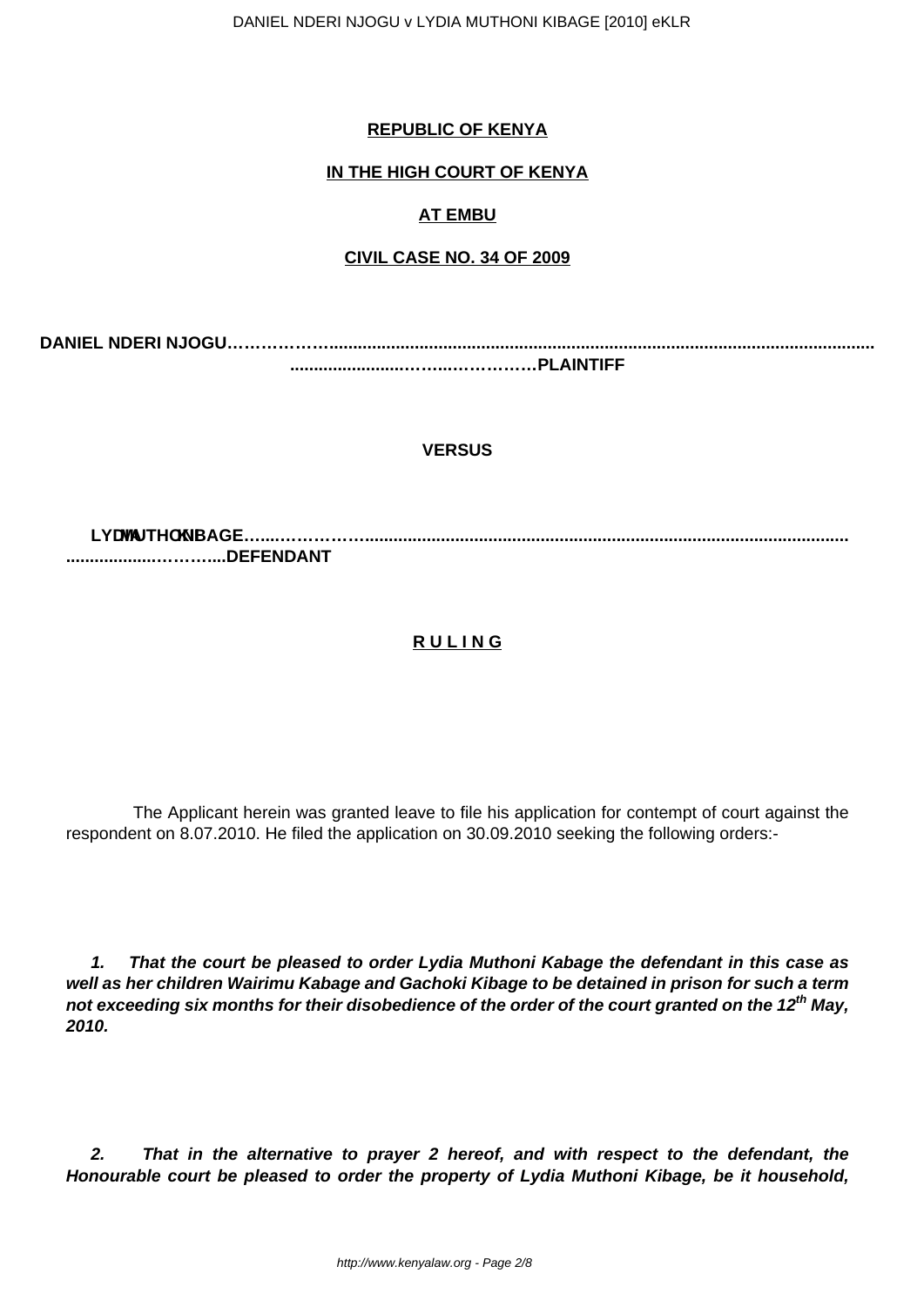**livestock, agricultural produce, bank account or however, be attached for disobedience of the order of the court granted on the 12th, may 2010, for such a time as the court may determine but not exceeding 12 months and the same be disposed of should the disobedience continue upon expiry of the period of attachment.**

He also asks for costs of the application. The application is brought under OXXIX Rule 2A(2) of the Civil Procedure Rules.

 The Application is premised on the 5 grounds on its face and supported by the affidavit of the Applicant dated 20.09.2010. The gist of the said grounds is that this court gave injunctive orders against the Defendant/Respondent on 12.05.2010 which orders restrained herself and her agents, servants etc. from trespassing onto or cultivating or in any way dealing with the plaintiff's portion of land Parcel No. **GARIAMA/NYANGENI /49** while pending the hearing of the application dated 19.01.2009 interpartes. Those orders were granted in the presence of counsel who had been sent to hold brief for Mr. Okwaro who was on record for the respondents.

The said order was extracted the same date and a penal notice was included as required by law. It was served on the defendant in person at her home on 18.05.2010. An affidavit of service was filed to that effect and the same is annexed to the Applicant's supporting affidavit as Annexure "DNN2".

According to the Applicant's Affidavit, he attempted to go into his portion of the suit land but the Respondent and her children jointly chased him away. This was repeated every other time when he tried to go to his plot. He on one occasion took along a photographer who captured photographs of the Defendant/Respondent and her children armed with sticks and pangas chasing away the Applicant. These photographs are also annexed to the affidavit. It became clear to him that the Respondent and her children had no intention of complying with the court order and hence his filing of this application.

 In her replying affidavit dated 10.11.2010, the Respondent does not actually deny service of the court order along with the penal notice on her. Although at paragraph 3 of the affidavit she denies disobeying the order, her stand as reflected in the contents of the affidavit is that that the land belonged to her late husband; that the Applicant has never lived there.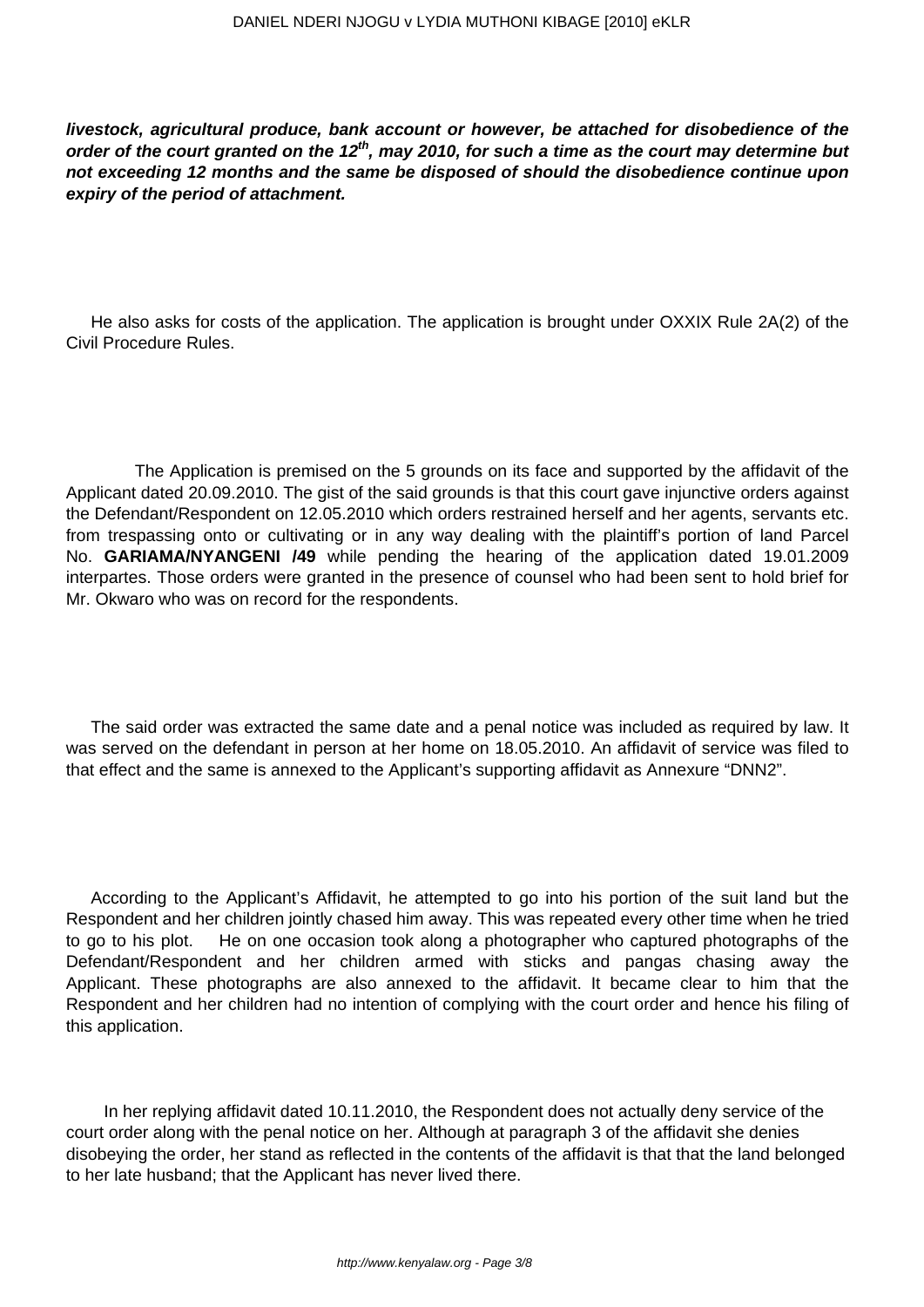In paragraph 23 of her affidavit, she depones as follows;

**"That I have never filed succession proceedings in respect of my husband's estate and I am therefore not the Administratix of the said estate."**

That cannot nonetheless be true because in her affidavit dated 28.7.03 in support of an Application ,she swore as follows:-

**3. "That through my advocates on record, I successfully applied to have the grant of letters of administration revoked/annulled.**

**4. That in his ruling dated 5.6.2000 revoking the Grant, the learned judge, Mr. Justice Githinji (as he then was) on his own motion proceeded to appoint me as the administrator of my deceased husband.**

**5. That the grant of letters of administration has not been confirmed as I could not have applied for such confirmation in view of this case…"**

These 3 paragraphs of the said affidavit which forms part of the record in this matter clearly shows that the Defendant/Respondent is the administratix of her late husband's estate. They also clearly show that she is an unmitigated liar. The lies even go further as was pointed out by counsel for the respondent.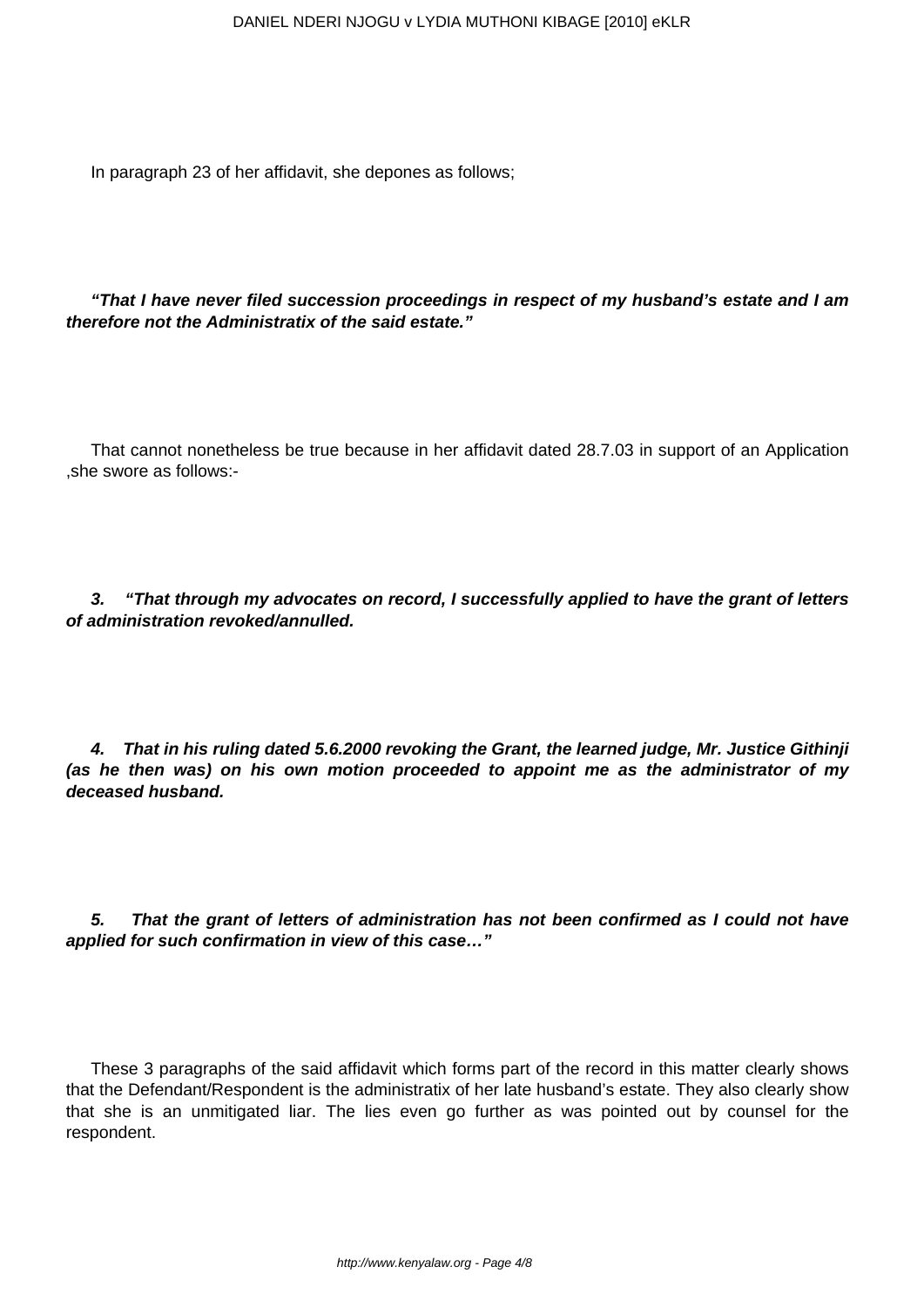In her replying affidavit to this application, she swore at paragraphs 21 and 22 as hereunder:-

**21. "That the plaintiff is attempting to enter upon and take possession of the suit land now as he has always attempted, so as to justify his claim to the said land parcel No. NGARIMA/NYANGENI/49.**

**22. That all the bushes and other developments on the said land belong to my late husband's estate and not to the Plaintiff".**

Yet in her Amended defence and counterclaim dated 21.7.03 she at paragraph 5 stated that the deceased had allowed the Applicant herein to **"use a small portion amounting to less than one quarter of the entire portion of land to plant tea".**

At paragraph 13 she states

**"That the defendant contends that the Plaintiff is, without the consent of the defendant, unjustifiably and illegally in possession of approximately 4 acres of the suit land on which he had planted tea".**

In her Affidavit dated 21.7.03 sworn in support of the application dated 21.7.03, she again depones at para 2 thereof:-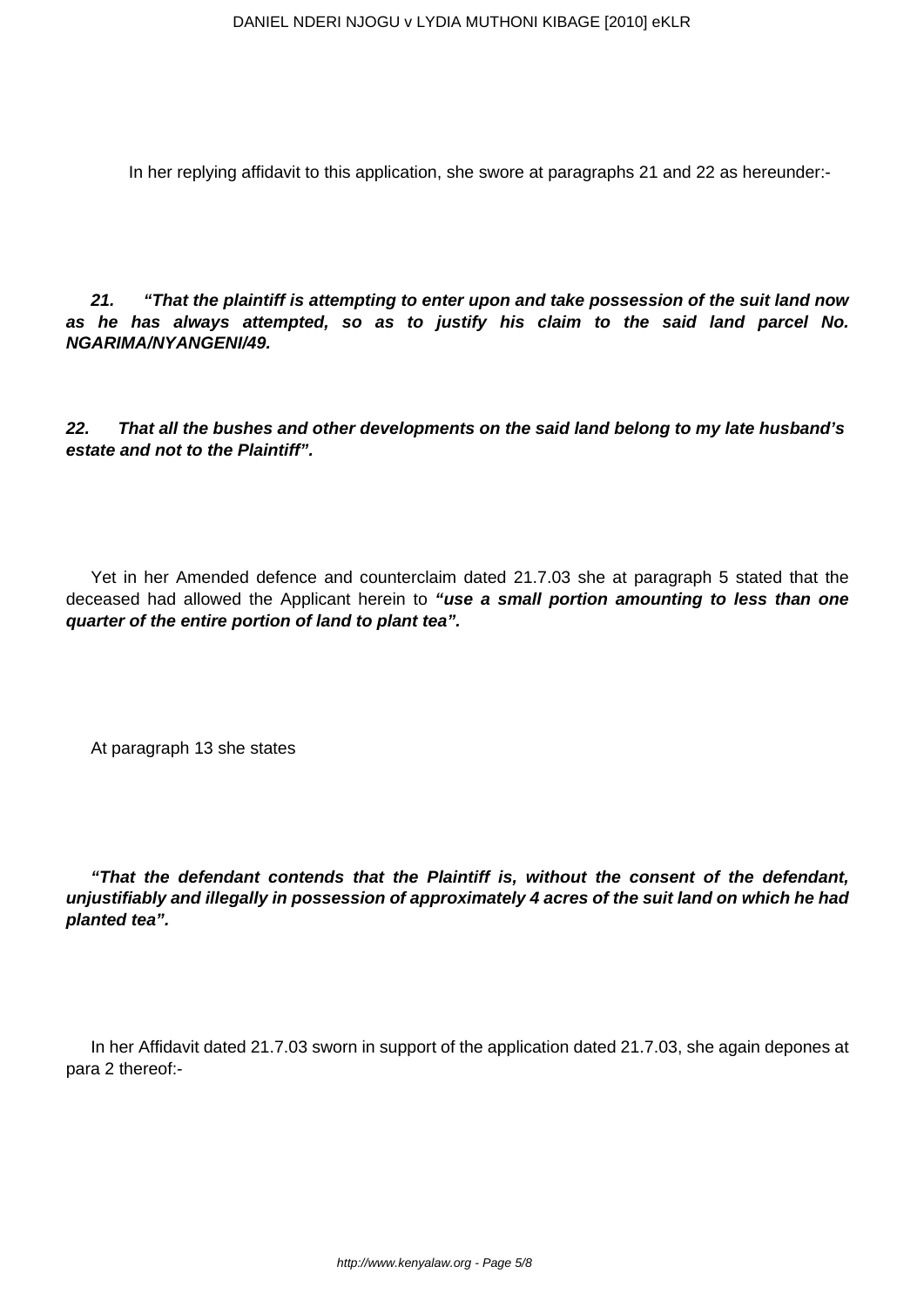#### **"That the Plaintiff currently occupies approximately 4 acres of the suit land on which he has planted tea. At the time of filing suit he was in occupation of about 3 acres of the land."**

When she therefore swears in her present replying Affidavit that the Applicant has never lived on that land and that the tea bushes in question were planted by her late husband, she commits a serious act of perjury. My conclusion about her character after going through the mentioned pleadings and affidavits is that she is an unmitigated liar who has no respect for the truth or for court orders. I am indeed surprised and rather disappointed that her advocate repeated those falsehoods in court stating that **"using that which he has never used".**

I must comment that her counsel was loudly silent on his client's earlier depositions to the effect that the defendant/Applicant herein was in possession of 4 acres of the land and had planted tea bushes. In this case, service of the order along with the penal notice is not denied or challenged in any way. Indeed, the Respondent has not even denied that she has failed to comply with the court order. She, through her counsel was even blatant enough to say that it will not be possible for her to comply with that order. Why" Because according to her, the Applicant has never been in occupation of the said land, and so the issue of her trespass does not therefore arise. This court has demonstrated above that that is not the position.

 The only issue for this court to address therefore is whether the respondent has refused to comply with the said court order which was properly served on her. The position in law as explicitly set out in the **MAWANI VS MAWANI case (1977) KLR 159** is that:-

**"It is the duty of every one in respect of whom a court order is made to obey such an order unless and until it is discharged, and disobedience of such an order results in the person disobeying it being in contempt and on an application to the court, by him not being entertained until he purges the contempt".**

It was therefore incumbent upon the Respondent herein to ensure that the court order which was properly served on her was obeyed. Indeed, as I reminded counsel in court, a court order as long as the same is valid and not discharged must be obeyed. This principle is clearly set out in the locus classica of **HADKINSON VS HADKINSON (1952) AER 567.**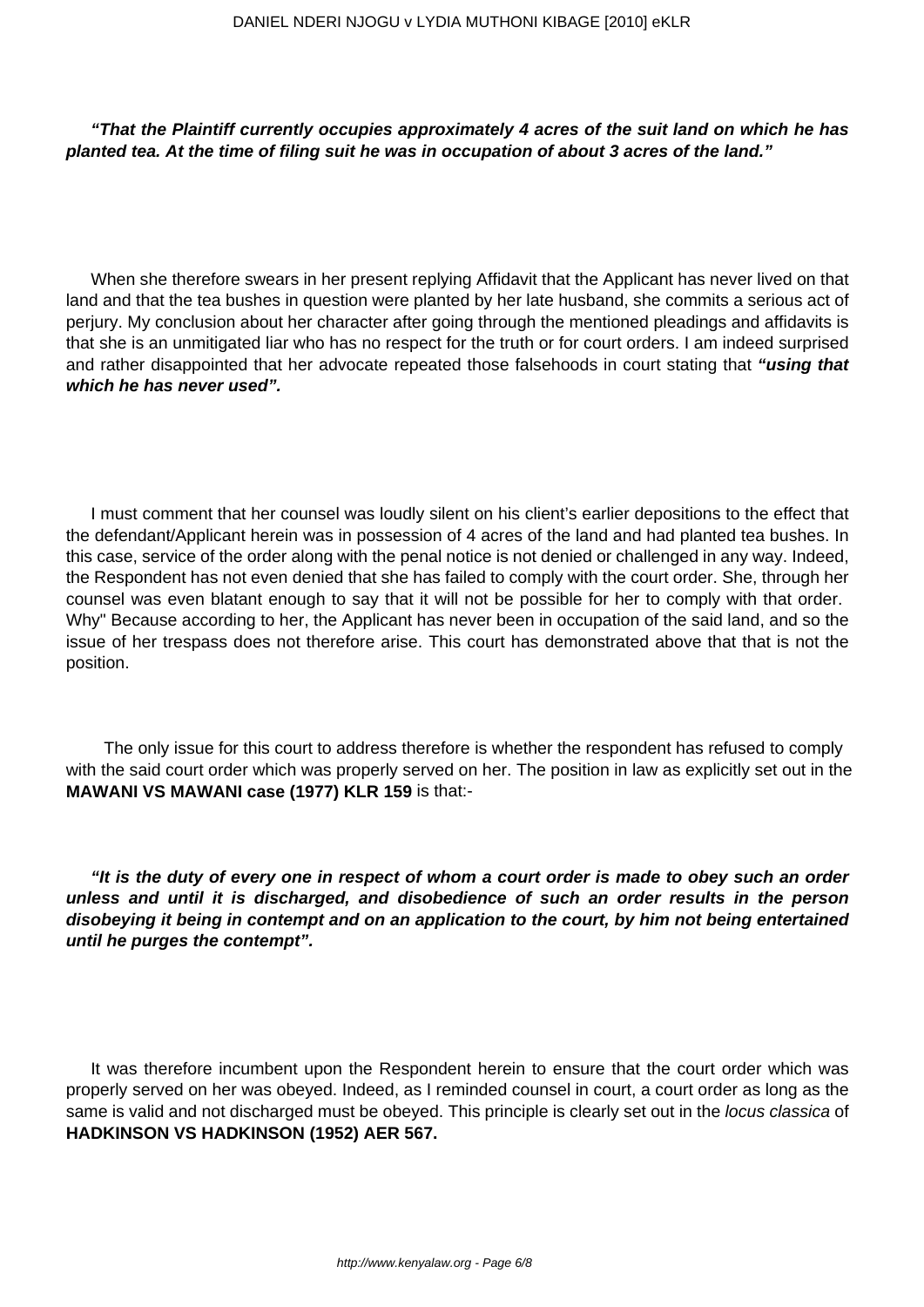Where the court held – in paraphrase that:-

## **(i) Unless and until a court order is discharged, it ought to be obeyed;**

**(ii) That as long as the orders are not discharged, they are valid and they should be obeyed in observance and not in breach.**

**(iii) That the only way in which a reprieve from obeying a court order can be got before it is discharged is by applying that the same be stayed.**

In this case, the contemnor has not even asked the court to discharge the said order. She has just intimated that she will not comply with it. In my considered view, her conduct of open defiance to the court orders, call for a firm decision from this court. Court orders must be respected. They must be obeyed as failure to do so brings the court into ridicule. The dignity and authority must be protected if the courts are going to continue to be haven where the oppressed and wronged can run for redress.

In this case, after considering all the material before me, and having made the above observations, I make the following findings:-

- **(1) That the Respondent was properly served with this courts order dated 12.05.2010.**
- **(2) That the said order was clear and unambiguous and so was the penal notice.**
- **(3) That the said order is a valid order of the court.**
- **(4) That the said order MUST be obeyed unless and until discharged by the court.**

**(5) That it has been proved to a degree higher than that of a balance of probabilities that the Respondent has blatantly disobeyed the said order.**

- **(6) That the Respondent is and continues to hold this court in contempt.**
- **(7) That she is in contempt of court and she should be punished for it.**